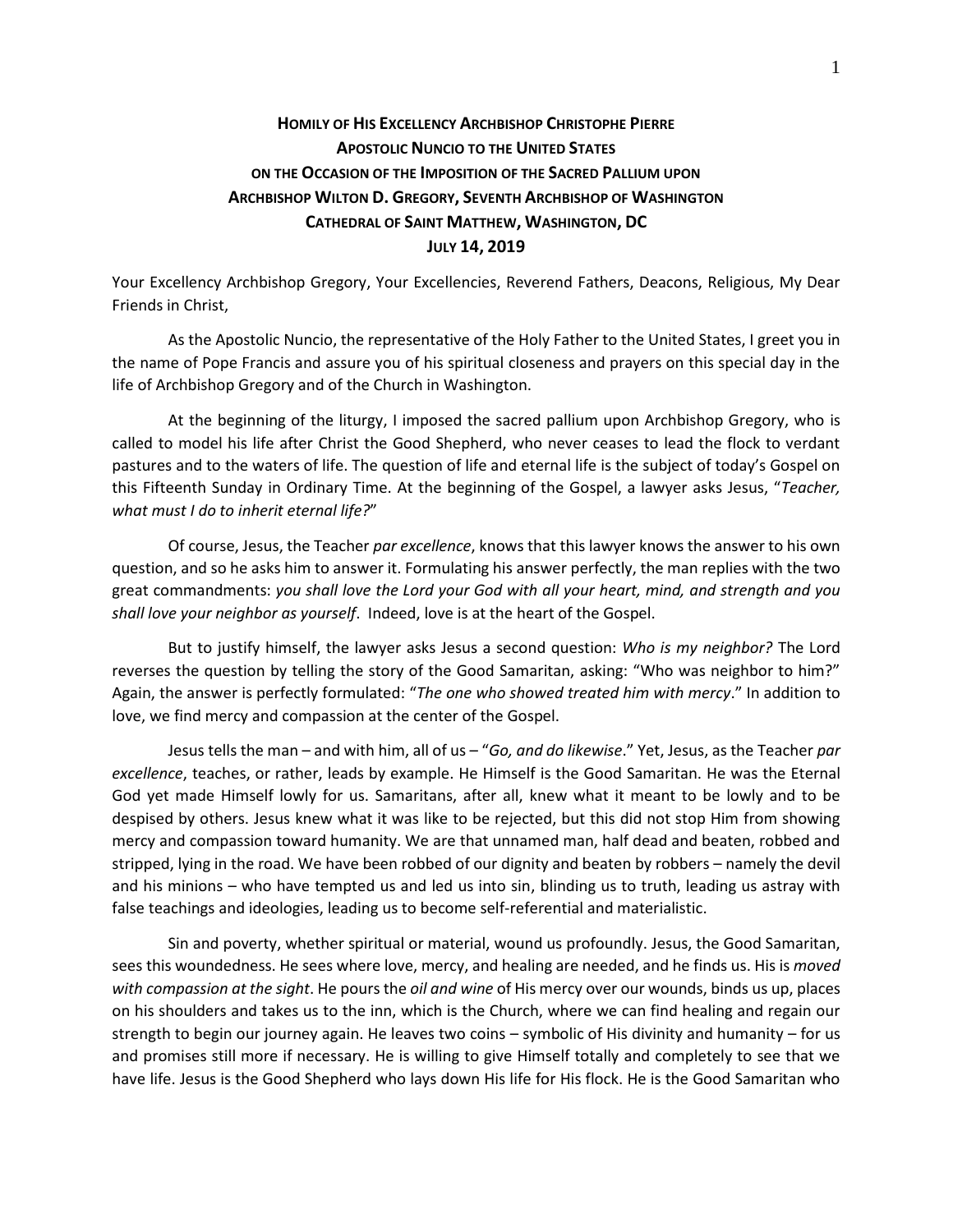brings healing and mercy to those wounded by sin, poverty, and other forms of alienation. He is the Teacher who leads by example, and He teaches he disciples, "Go and do likewise."

Your Excellency, as you begin your ministry here in Washington, keep the figure of Christ before your eyes. As you teach, know that you teach not only by your words but also by your example. Just as children learn all kinds of behaviors from their parents, as a spiritual father to this family of faith, you must teach the fullness of the faith – by word and deed, showing compassion and being a neighbor.

Many interpretations have been given to the story of the Good Samaritan. Some suggest that the priest and Levite did not stop to help the man, because they would become ritually impure with any contact with blood. They seemingly put ritual practices before the supreme law of love; they did not act with compassion. Others suggest that the priest and Levite were very busy and were concerned with the Temple liturgy and worship of God, which are, by the way, very important, but they did not understand the logic of charity: God is love, and worshiping him means serving others with sincerity and generosity, no matter who they are.

Still others have suggested that the priest and Levite were worried about themselves on that dangerous road from Jerusalem to Jericho. It was, after all, filled with robbers and brigands. Perhaps, upon seeing the man in the road, they thought, "I should help him. I know I should, but what will happen to me if I stop to help? Perhaps, I too will be robbed and beaten. What will happen to me?" The Good Samaritan, on the other hand, asks a different question. He asks, "What will happen to him, if I do not stop to help?"

The disciples of Jesus cannot be indifferent to the demands of love. Although the Good Samaritan is not a priest or a scholar of the law, he is well-educated. His heart is educated to love and to show compassion. The organ of his body that "sees" is not his eyes but his heart. He has a heart that sees where love and mercy are needed – even among strangers – and with his courageous heart, he acts without hesitation and with great generosity.

Your Excellency, when you were first appointed as Archbishop of Washington, you told your chancery staff that you might not spend too much time in the office, because you wanted to be out among the people. Already, I have told you that you should trust this instinct. Pope Francis wants a missionary Church, a Church that goes forth – that sees where mercy is needed and acts accordingly. He wants a Church that is inclusive, so that those at the spiritual and existential peripheries may know the closeness of God. He wants those who find themselves in situations of poverty and despair may know that the disciples of Jesus care about them.

How many of us have the opportunity to be a Good Samaritan each day? It might be in comforting a sick person or visiting the elderly. On the roadside, we might see someone with a flat tire and stop to help. A young woman may be facing a difficult choice about a pregnancy and our presence, accompaniment and compassion can help her say yes to life. How many migrants and refugees are left along the roadside in poverty and misery, forced to flee their homelands, and are looking for anyone to show compassion?!!!

Here the Church, following the Divine Master, can lead by example – by being a neighbor to others, thereby fulfilling the commandment to love. Christ's love is total, human, faithful, and ultimately fruitful. He gave Himself entirely on the Cross for us and gives Himself to us once more in Holy Communion. Jesus is the Good Shepherd who lays down His life for His flock and feeds her with His Body